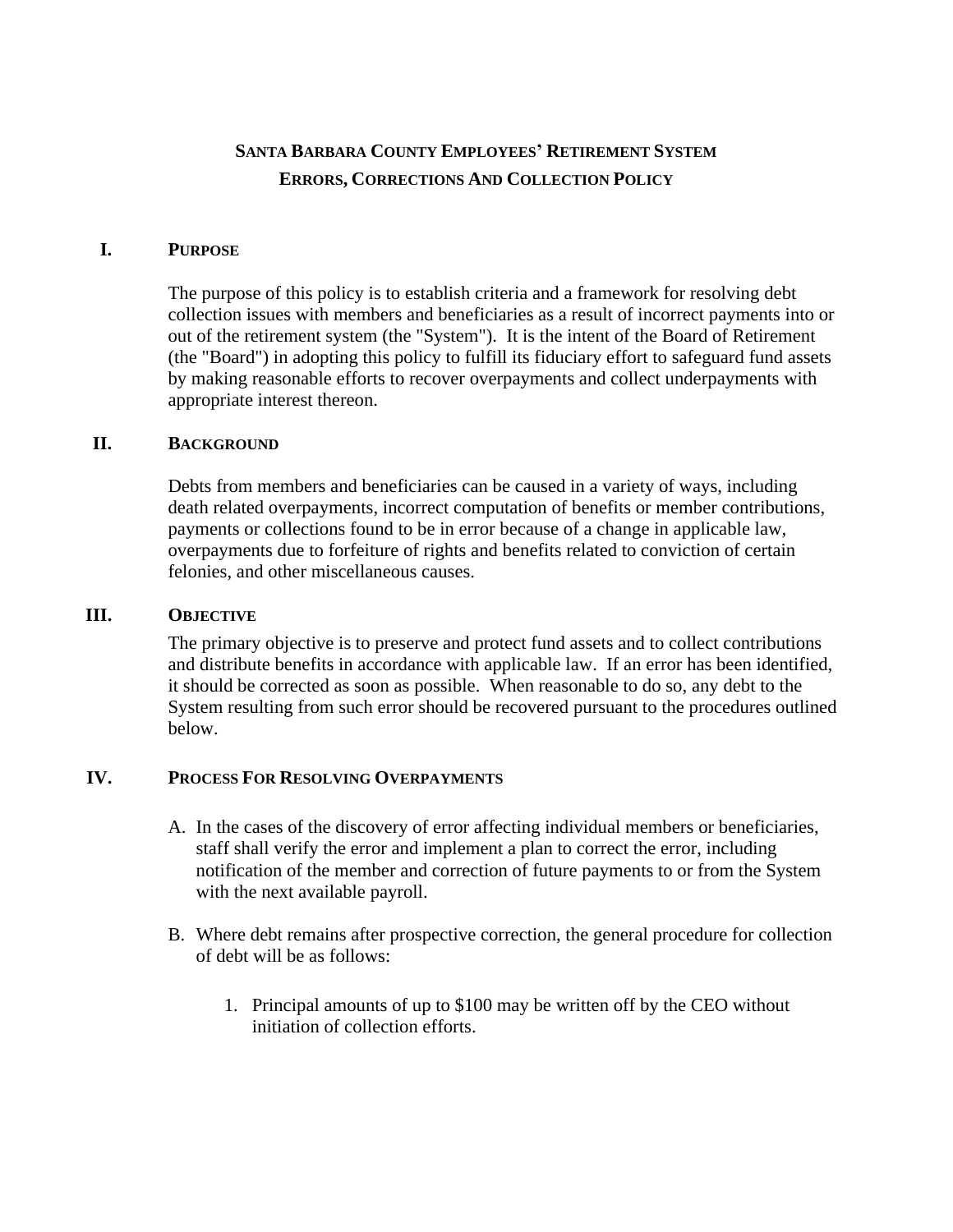- 2. Principal amounts between \$100 and \$1,000 may be written off or compromised by the CEO after a reasonable collection effort has been completed.
- 3. For principal amounts between \$1,000 and \$10,000, the CEO has discretion, after the completion of reasonable collection efforts, to either commence further efforts such as negotiation or litigation, or to compromise or write off the amount due. In exercising this discretion, the estimated cost of litigation, the likelihood of recouping payment and resulting hardship to the member or beneficiary will be considered.
- 4. For amounts over \$10,000, the CEO shall, after reasonable collection efforts as well as negotiations have been completed, seek direction from the Board to either commence litigation or write off the amount due.
- 5. All actions taken by the CEO in connection with items  $1 3$ , including amounts collected and amounts written off, shall be reported to the Board as part of its annual budget review process.
- 6. Collection efforts shall include a notice setting forth the amount owed, an explanation of the cause of and calculation of the amount owed, and the alternatives for repayment and may include additional verbal and written demands for payment.
- 7. A debt of the CEO or a Board member of SBCERS will not be written off without approval of the Board. A debt of an employee of SBCERS, other than the CEO, of more than \$1000 will not be written off without approval of the Board.
- C. In the event that overpayments have been made due to the wrongful conduct of a member, including without limitation the circumstances set forth in Government Code Sections 7522.72, 7522.74 and 31539, the System may pursue additional remedies to collect overpayments from the member, including an offset from any refund due to the member, an offset from future benefits and/or the adjustment of the amount of future benefits to effect collection of amounts due over a period of time.
- D. In the event of a systemic error affecting a large number of System members, the foregoing rules will not apply. In such circumstances, staff shall develop a plan for correction, and collection where appropriate, for presentation to the Board for consideration and approval.

# **V. STATUTES OF LIMITATION**

Pursuant to California law, as interpreted by the courts, there are time limits applicable to collection of debts owed to it in certain circumstances. Determination of the applicable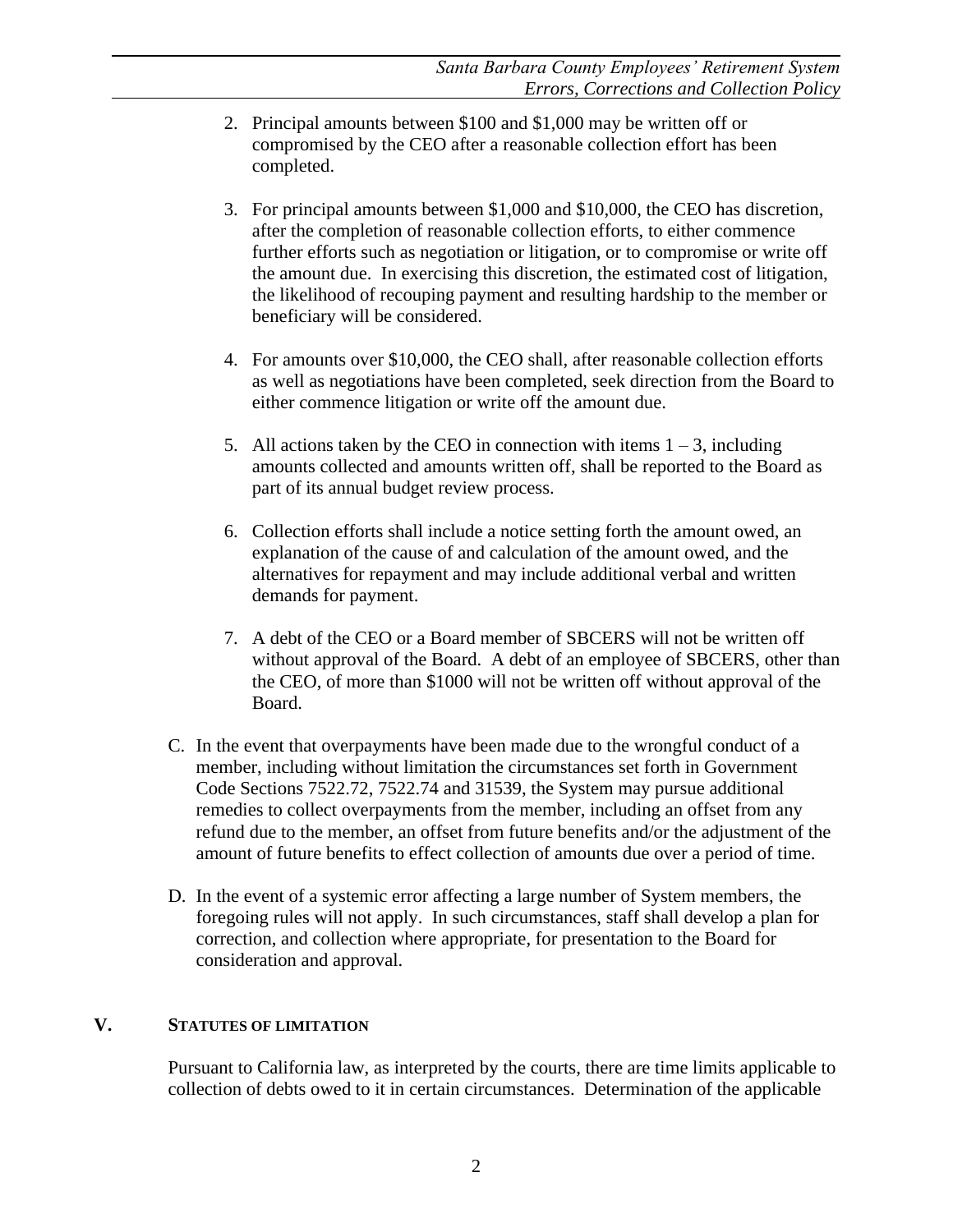statute of limitation will be made, in particular circumstances, in consultation with the System's counsel prior to determining the amount of principal due pursuant to Section IV of this policy. Generally, applicable periods of limitation are as follows:

- A. In circumstances where SBCERS made an erroneous payment to a member or beneficiary, or has received contributions from the member that are less than that due, the System may seek recovery of underpayments from the member or overpayments to the member occurring up to three (3) years prior to the initiation of legal action for collection.
- B. The System may seek recovery of underpayments from the member or overpayments to the member occurring more than three years prior to the initiation of legal action where the System discovered the underpayment or overpayment more than three years after the payment was made and where the System, exercising reasonable diligence, could not have discovered the error at an earlier date.
- C. In the event of (i) an error made in the calculation of a member's monthly allowance or other benefit, as a result of fraudulent reports for compensation made, or caused to be made, by the member for his or her own benefit, or (ii) the member caused his or her final compensation to be improperly increased or otherwise overstated at the time of retirement and the system applied that overstated amount as the basis for calculating the member's retirement allowance or other benefit, the period of limitations is 10 years pursuant to Government Code Section 31539, and the limitation period shall run from the date of payment or the date of actual discovery, whichever is later.
- D. These limitation periods apply to the collection of debts but shall not affect the ability of SBCERS to correct errors, as necessary, in a member's account, prospectively or retroactively. Where a correction has been made with respect to a member's plan membership status resulting in an advantage to the member and a resulting deficiency of member contributions, the System may seek to recover resulting undercontributions without a limitation period.
- E. The statute of limitations will not be applied to limit payment of debts owed to a member or beneficiary as a result of administrative error, and due to no fault of the member or beneficiary. However, such policy shall not preclude SBCERS from relying on the defense of the statute of limitations, or the equitable defense of laches, with regard to disputed or stale claims.

# **VI. INTEREST**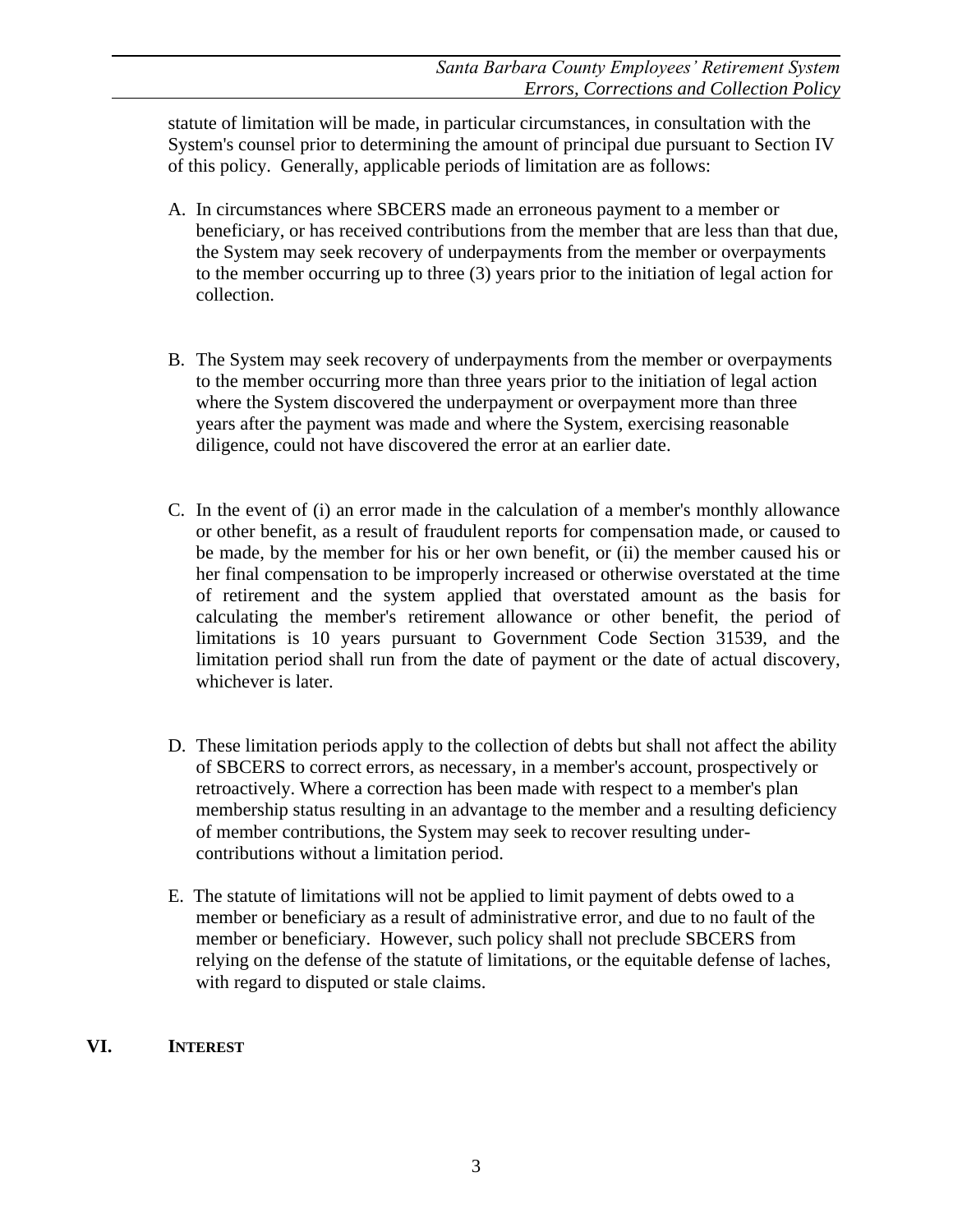When collection of debts is pursued, SBCERS shall seek to recover an award of interest on the principal amount of indebtedness at the rate of interest that is regularly credited by the System to member accounts. Since June 30, 2008, that amount has been the equivalent of the yield of the five year treasury note, measured twice annually, not to exceed the assumed rate of return. Similarly, when an error is made resulting in an underpayment to a member or beneficiary, or where a member has made contributions in excess of those due, payment shall be made to the member or beneficiary of principal, with interest calculated at the same rate.

### **VII. MEMBER REPAYMENT AGREEMENTS**

Whenever collection efforts are made, every effort will be made to reach a consensual agreement with the member for repayment before the initiation of litigation, by deductions from a member's benefit payment or otherwise. In that regard, the CEO has discretion to approve reasonable agreements for repayment of overpayments over time, including payment of interest that satisfy the obligation to repay the System without imposition of undue hardship on the member or beneficiary.

### **VIII. DISPUTES REGARDING AMOUNTS DUE**

It is acknowledged that a member or beneficiary may disagree with staff's calculation of amounts due or its determination of the basis for liability. Notwithstanding the discretion accorded to the CEO pursuant to Section IV.B.3, a member or beneficiary may seek review by the Board of the CEO's decision to pursue litigation for collection of debt, provided the member or beneficiary executes an agreement to suspend the statute of limitations on such claim to enable Board review of the matter without prejudice to the System. Similarly, with respect to Board decisions to initiate litigation pursuant to Section IV.B.4, the member or beneficiary shall be provided with the opportunity to address the Board prior to a decision by the Board to initiate litigation.

## **IX. APPLICABLE LAW**

This policy shall be interpreted and administered in accordance with applicable law, including all applicable tax rules and regulations. To the extent there is a conflict between this policy and any such law, rule or regulation, then the applicable law, rule or regulation will govern.

## **X. REVIEW**

The Retirement Board shall review this Errors, Corrections and Collection Policy at least once every three (3) years to ensure that it remains relevant and appropriate.